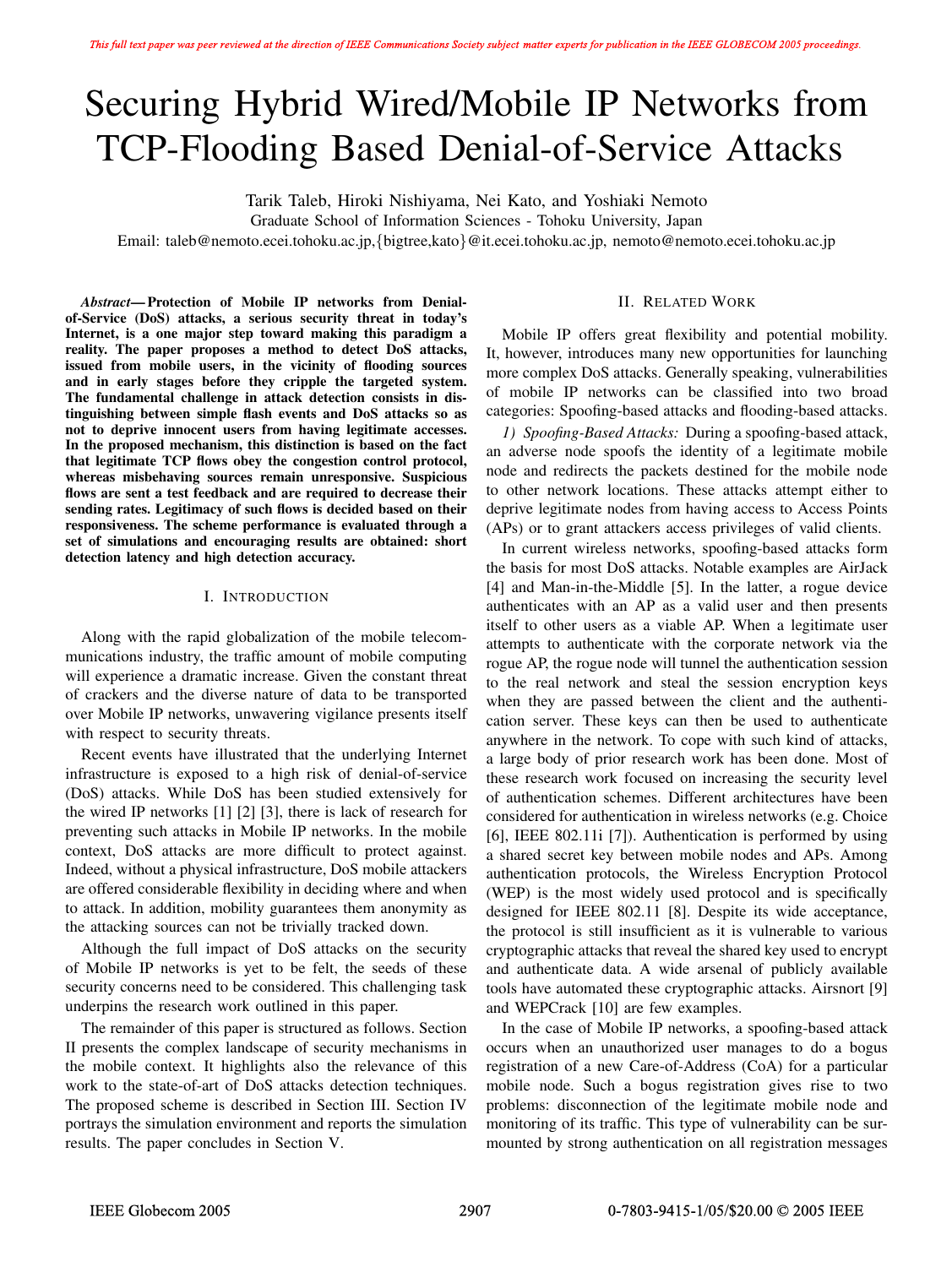that are exchanged during the registration process, built onto both basic Mobile IP [11] and route optimized Mobile IP [12]. With the aid of a public key infrastructure [13], a scalable countermeasure against the spoofing attack can readily be deployed.

To further strengthen the security of authentication procedures, the IP Security protocol (IPSec) should be implemented on the IP-IP encapsulation used by Mobile IP to redirect IP datagrams to and from the mobile nodes [14]. IPSec supports a set of interoperable and cryptographically based security services such as integrity, confidentiality, and nonrepudiation. In addition to these basic security properties, the IPSec protocol defines also a framework for key exchange and negotiation of security associations (SA), called Internet Security Association and Key Management Protocol (ISAKMP) [15]. Upon a handoff, the Foreign Agent (FA) should verify the identity of visiting mobile nodes either directly or indirectly via their home agents (HAs) before issuing a care-of address and permitting a successful completion of the registration. Protecting the shared secret key by applying IPSec on an end-to-end basis renders the Spoofing-based attacks almost impossible in Mobile IP networks.

*2) Flooding-Based Attacks:* Traditional flooding-based DoS attacks are designed to inhibit legitimate users from accessing a particular host or disrupt/degrade the performance of a network link by generating an excessive amount of data traffic (e.g. UDP Flood [16] and TCP Flood [17]). In Mobile IP networks, due to their hidden identity, hostile nodes, coming from different network administrative domains, can easily launch a flooding DoS attack against a server without being tracked down. While there has been a large body of prior work on the authentication issues in Mobile IP networks, Floodingbased DoS attacks remain largely unattended.

For wired networks, several approaches have been proposed to counter DoS attacks in the recent literature. They can be classified into two types: traceback and prevention techniques. The former commences their search for attackers upon the collapse of a victim system or a sharp degradation in performance. Most DoS traceback techniques are based on comparisons among traffic patterns or on packet marking [2]. Whilst these techniques may be efficient in terrestrial networks, they may run into difficulty in the case of Mobile IP networks. The main reason behind this limitation lies beneath the motion characteristic of end-users. Consider a scenario where a DoS attack source is roaming among different APs while flooding a victim with malicious traffic. In such a scenario, applying traceback techniques to pin the real attacker down would result in unsuccessful monitoring of traffic coming from the traversed APs. This would ultimately lead to confusing results.

Prevention techniques, on the other hand, attempts to throttle attacks before they severely harm the system. Recently proposed prevention techniques rely on monitoring changes in the internal characteristics of the network, such as the traffic volume, loss ratio, and queuing delays. Other prevention techniques watch for the behavior of specific packet types to detect DoS attacks and alert the victim. [3] is a notable example.

Upon detection of a change in network characteristics, most prevention techniques take the harsh measure of shutting off the traffic destined to the victim. Such a draconian measure is unfair toward some legitimate packets that may be contained in the blocked traffic. In Mobile IP networks, given the fact that a single AP may have an extensive coverage area, such unfair event may easily occur when a potential number of legitimate users, from the same coverage area, access the same server simultaneously. Having multiple users accessing the same server at nearly the same time is referred to as "flash crowd" event throughout this paper. The challenge in this research is how to distinguish between traffic increase due to DoS attacks and that due to flash crowd events. To the author's best knowledge, this work is one of the first attempts to cope with Flooding-based DoS attacks in Mobile IP networks.

# III. FEEDBACK-BASED DOS ATTACK PREVENTION **SCHEME**

Based on a backscatter analysis, [18] has indicated that over 94% of DoS attacks use TCP packets. It has been shown also that a potential number of networks were victims of DoS attacks and had their vital links overloaded with unnecessary traffic. Knowing that flooding packets destined to a notorious UDP port can be easily identified as a DoS attack, this paper focuses on thwarting TCP-based attacks that attempt to overload servers or networks with useless traffic. The paper excludes the case of TCP-based attacks that consist of multiple TCP connections with less than three packets. The anomaly or legitimacy of such flows can be easily judged and there is a substantial set of mechanisms to cope with such ill-behaved connections in the recent literature [3] [19].

Detection is performed by monitoring agents located at Access Routers (AR). Each AR monitors traffic issued from users within the coverage areas of Base Stations (BSs) that are linked to the AR (Fig. 1). Throughout this paper, throughput refers to the total bandwidth consumed by traffic coming from end-users within the service area of the considered AR. The throughput is computed over a detection resolution,  $\Delta$  time interval<sup>1</sup>. The choice of  $\Delta$  is a compromise between the detection latency and the required computational load.

In terrestrial networks, a large-scale distribution of a DoS attack may make detection accuracy poor in the vicinity of the flooding sources. This phenomenon, known as Distributed-DoS (DDoS) attacks, is possible to occur in Mobile IP networks as well. To tackle such an issue, the Auto-Regressive model developed in [20] is used to predict the network traffic bandwidth over the detection resolution  $\Delta$ . A comparison is then performed between the actually measured value of the traffic bandwidth and the predicted one. Throughout this paper,  $\Theta_m$  and  $\Theta_p$  denote the measured and predicted values of traffic bandwidth over each  $\Delta$  time interval, respectively.

For each AR, three running states are defined: normal, alert, and action. Under normal conditions, the AR resides in normal

<sup>&</sup>lt;sup>1</sup>In this paper, the monitoring procedure is based on only the bandwidth consumption. History of the loss rate and queuing delay may, however, be used as detection features to improve further the detection accuracy.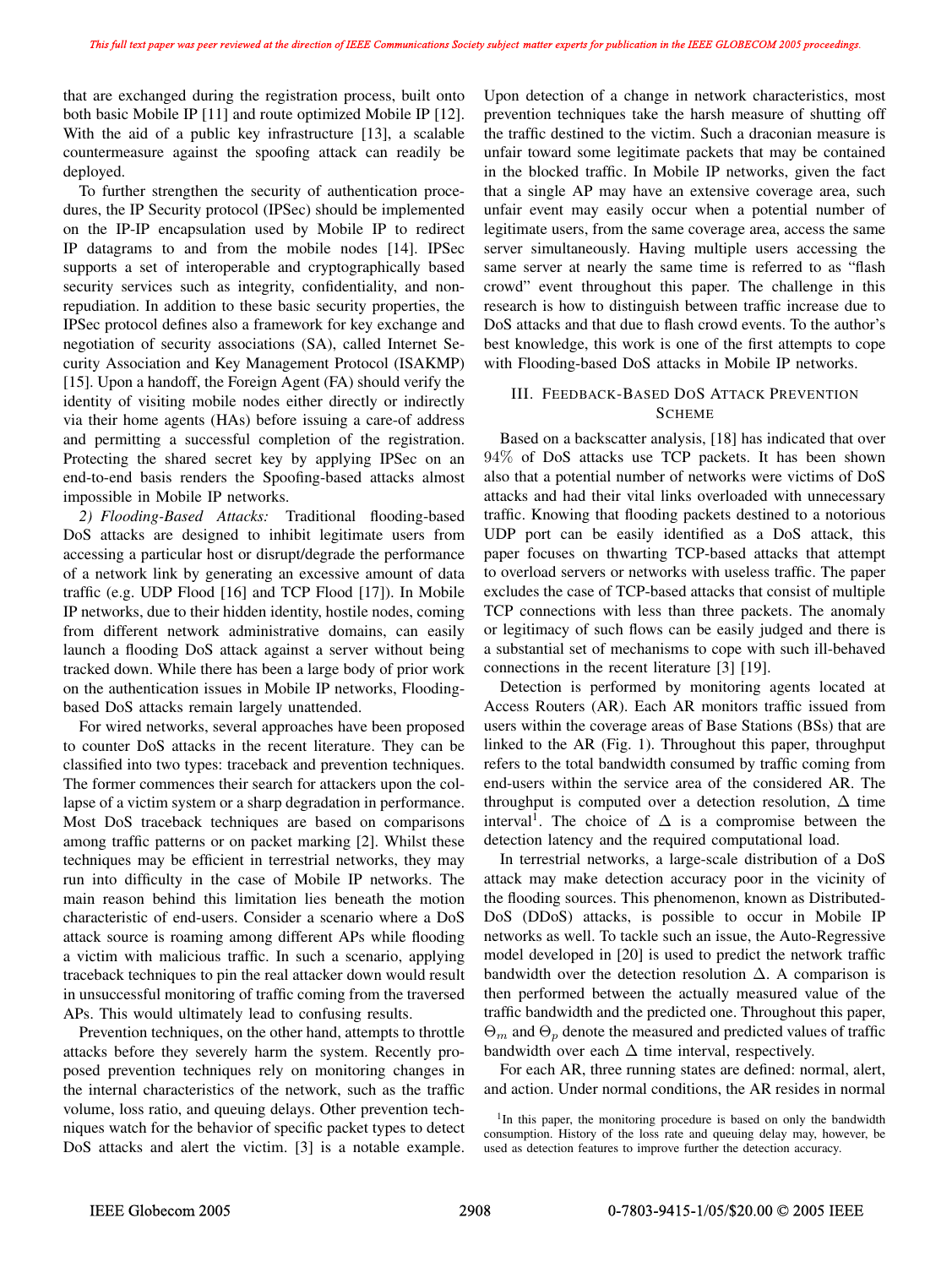state, watching for abnormal traffic behavior. When the ratio of the measured traffic bandwidth to the predicted value exceeds a pre-defined threshold, Θ, as follows:

$$
\partial_{\Re} > \Theta \tag{1}
$$

where  $(\partial_{\Re} = \frac{\Theta_m}{\Theta_p})$ , the monitor considers it a possible DoS attack. In [20], the authors applied the Auto-Regressive model to a real DDoS attack traffic and the simulation results indicate that good performance can be obtained when the parameter  $\theta$ is set to 1.4. Unless otherwise specified,  $\Theta$  is given the value 1.4.

A high variation in bandwidth consumption (i.e. large values of  $\partial_{\Re}$ ) is an indication of abnormal behavior inside the service area of the AR. This argument is based on the fact that a DoS attack should inject a significant amount of traffic into the AR to clog the targeted victim. Upon a noteworthy variation in bandwidth consumption, the AR switches to alert state. In the alert state, the AR clusters flows coming from users within its service area into a number of groups. Flows are defined as streams of packets sharing the quintuple: source and destination addresses, source and destination port numbers, and protocol field. Clustering of flows can be performed according to different elements. IP source and destination addresses are useful in forming aggregates of requests that are issued to access a particular server. Application type can be considered in case of a virulent worm that propagates by email and is overwhelming other traffic. IP destination prefix can be used in case of detection of flooding attacks targeting a site or a particular network link.

This paper considers the most common case; DoS attacks targeting a particular host or a set of web servers within the same domain. Clustering is performed thus according to the IP destination prefix. Once the clustering procedure is done, the AR sorts the clusters according to their aggregate traffic rate. Having a high-rate cluster of numerous flows addressed to the same IP destination prefix, the system can infer that this is either an ordinary flash crowd event or a DoS attack. The challenge consists in making distinction between the two cases. In the proposed mechanism, this distinction is based on the fact that legitimate TCP flows obey the Additive Increase Multiplicative Decrease (AIMD) concept of the TCP congestion control, whereas misbehaving sources remain unresponsive.

From the monitoring results of the cluster, the AR can compute the actual average rate of the flows. Let  $\mu_i$  denote the measured rate of the  $i<sup>th</sup>$  flow in the cluster. In the case of misbehaving flows with significantly higher measured rates, the AR sends them a test feedback requiring them to decrease their sending rates to a particular value, say  $(\alpha \cdot \mu_i)$  where  $(0 < \alpha < 1)$ . Since at this stage, all flows, legitimate as well as malicious ones, will be requested to reduce their sending rates,  $\alpha$  aims to minimize the damage that the scheme may cause to legitimate users. With no specific purpose in mind,  $\alpha$  is set to 0.5 throughout the paper. After the test feedback transmission, if a flow does not react in a single RTT then it is unresponsive and its packets are discarded. Since flows are unaware of when





ARs are monitoring their behavior, they have to always follow the test feedback. Information on unresponsive flows is stored in a *Black List* and is multicast to the neighboring ARs. Upon reception of such a list, ARs verify whether any of the mobile users in the *Black List* are within their service areas. If any are found, they will be sent a test feedback and their legitimacy will be based on their responsiveness as mentioned above.

The test feedback is written in the receiver's advertised window (RWND) field carried by the TCP header of acknowledgment (ACK) packets. When the feedback reaches the sender, a legitimate user should react to the message and accordingly modify its current rate. It should be emphasized that during the monitoring process, TCP flows that have no ACK packets can be considered as part of a DDoS attack. Retrieval of such flows can be used as a strong indication to increase the level of attack likelihood and to stimulate the AR to enter the alert state. Depending on the size of the suspicious cluster, transmission of the test feedback can be performed in either a deterministic or probabilistic manner. In the deterministic case, all flows in the suspect cluster are sent the test feedback. The obvious drawback of the deterministic manner is that it incurs a significant processing overhead. In case of a dense cluster, transmission of the test feedback can be performed in a probabilistic manner. The pitfall of the probabilistic approach is that if the selected flows turn out to be all unresponsive, all the flows of the cluster would be blocked and may consequently frustrate some legitimate flows that may exist in the cluster. Finally, it should be notified that by implementing the proposed method as a background task for ARs (Monitoring agent in Fig. 1), the processing power required to identify suspect clusters and to send their flows a test feedback should not be an issue.

## IV. PERFORMANCE EVALUATION

#### *A. Simulation Setup*

This section verifies how the proposed system is efficient in protecting hybrid wired/Mobile IP networks from DoS attacks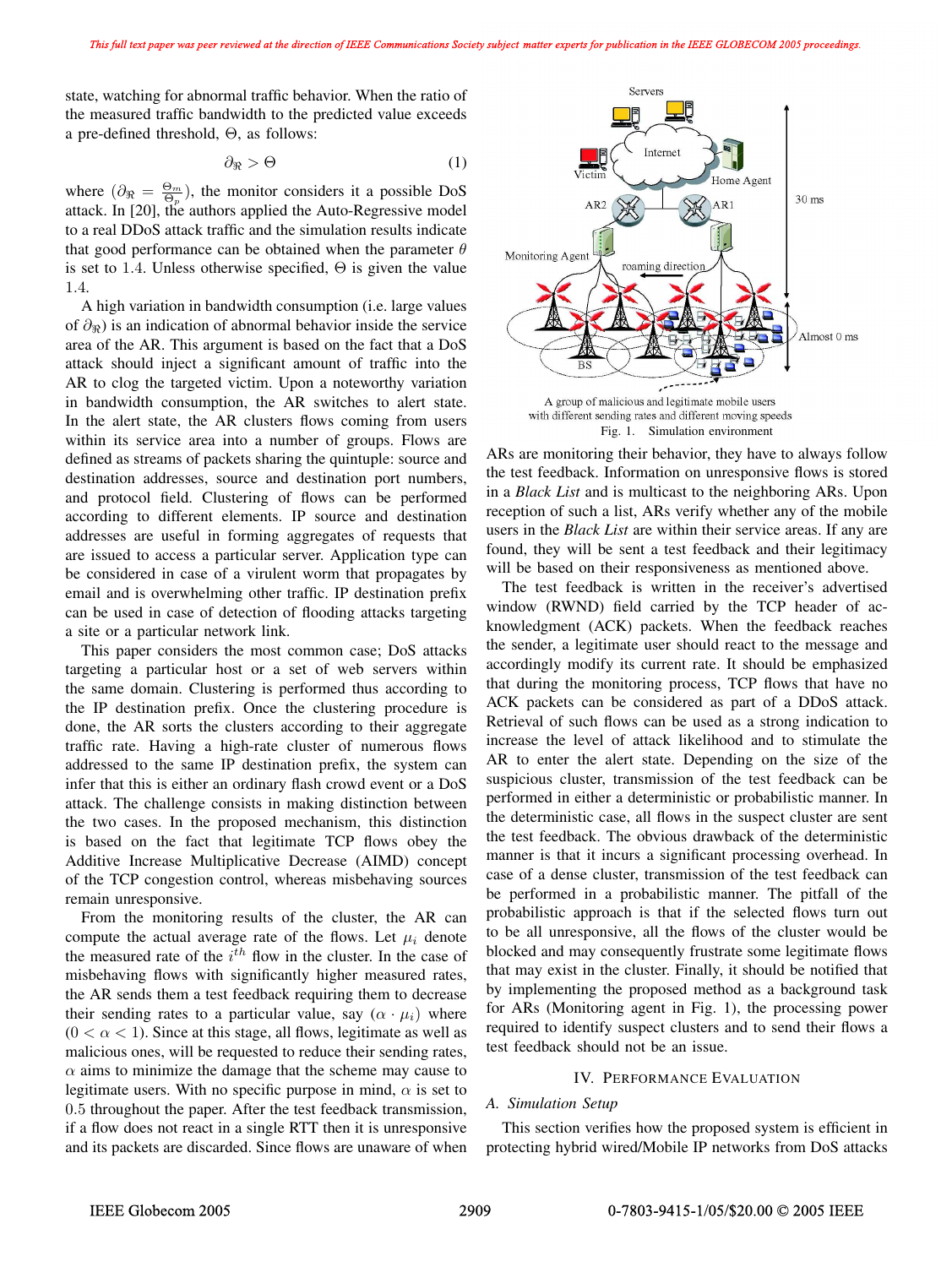while minimizing damage to innocent flows. The performance evaluation relies on computer simulation, using Network Simulator (NS) [21]. Fig. 1 depicts the used network configuration. The figure considers the case of two adjacent ARs,  $AR_1$  and  $AR_2$ .  $AR_1$  serves a population of  $(N_{total}=250)$  mobile users scattered randomly over three neighboring wireless cells. Mobile nodes move at speeds chosen randomly from the interval  $[5m/s, 15m/s]$  toward destinations selected randomly within the service areas of the two ARs. The  $N_{total}$  users form (M=3) clusters based on the prefix of their IP destination addresses. For the sake of simplicity, the DoS attack is assumed to target a single victim located along with (M-1) servers, as shown in the figure. While (M-1) clusters represent no danger to the network and contain only legitimate flows that send data to destinations other than the victim, one cluster is assumed to contain flooding sources as well as legitimate ones. Let  $(N_s=150)$ denote the size of this suspicious cluster. Throughout this paper,  $\chi$  denotes the percentage of attacking sources among the flows of the suspicious cluster. In the simulation,  $\chi$  is varied to model different levels of aggressiveness of the attacking aggregate.

In the wireless part of the network, the coverage radius of wireless cells is set to 350 meters. To have the longest distance across the overlapping area equal to 100 meters, the distance between the two neighboring base stations is fixed to 600 meters. The wireless domain is connected to the wired network through ARs. Links connecting servers to the Internet are given capacities equal to  $200Mbps$ . The bandwidth of other links, wired and wireless, is set to  $500Mbps$ . As for the link delays, they are chosen in such a way that the round trip time of connections between mobile nodes and servers is 60ms when queuing delays are null.

Legitimate users implement the TCP NewReno version [22]. The DoS attack is modeled as several ON/OFF TCP-Flooding sources whose On/Off periods are of equal times and are chosen randomly between 0.5s and 1.5s. Each attacking flow sends malicious packets at a rate derived from a uniform distribution with a mean  $\mu_{mean}$  and a variance of  $\sigma^2$ . In NS implementation, the maximum and minimum values of the distribution are set to ( $\mu_{mean} + \sigma$ ) and ( $\mu_{mean} - \sigma$ ), respectively  $(max = 6Mbps, min = 4Mbps)$ . At the beginning of the simulation, we start the legitimate flows and let them stabilize. At time  $t = 10s$ , the flooding sources are randomly activated over a time interval of 5s. Simulations are all run for 210 s, a duration long enough to ensure that the system has reached a consistent behavior. The data packet size is fixed to 1kB. In all simulations, the detection resolution  $\Delta$  is set to 1s. All results are an average of several simulation runs.

#### *B. Simulation Results*

To evaluate the detection accuracy of the proposed scheme, the following two quantifying parameters are used:

• False negatives ratio  $(R_{FN})$ : This measure involves the number of malicious flows that go undetected by the system (False Negatives  $N_{FN}$ ). It should be always maintained in the vicinity of zero.  $R_{FN}$  is defined as



Fig. 2. False positives and negatives ratios for different levels of attack aggressiveness



Fig. 3. Traffic of the suspicious cluster measured every  $100ms$  ( $\chi = 0.5$ )

 $(R_{FN} = \frac{N_{FN}}{\chi \cdot N_s}).$ • False positives ratio  $(R_{FP})$ : This measure is defined as the ratio of innocent flows that are unfairly punished (False Positives  $N_{FP}$ ) to the total number of legitimate flows  $(R_{FP} = \frac{N_{FP}}{(1-\chi) \cdot N_s})$ . This index should be always minimized to zero.

Fig. 2 graphs the false positives and false negatives ratios for different levels of attack aggressiveness. For all the considered values of  $\chi$ , simulation results show that the false positives ratio remains in the vicinity of zero. This result is encouraging as the system does not cause the blocking of many legitimate users. The obtained false positives ratio is mainly due to the probabilistic method used in the test feedback transmission. Indeed, in the suspicious cluster, flows with high sending rates (compared to the average sending rate of the cluster flows) are grouped in a sub-cluster. Some flows of this sub-cluster are then randomly selected and sent each a test feedback. In case all the selected flows turn out to be unresponsive, all the flows of the sub-cluster are blocked. The obtained false positives ratio represents the legitimate flows that existed in the sub-cluster. On the other hand, the figure demonstrates that the false negatives ratio gets higher values as the attack becomes more aggressive. This is due also to the probabilistic transmission of the test feedback. Effectively, when the system forms the above-mentioned sub-cluster, some misbehaving flows go undetected as their sending rates are less than the average sending rate of the suspicious cluster flows. Despite of this fact, the simulation results indicate that even in case